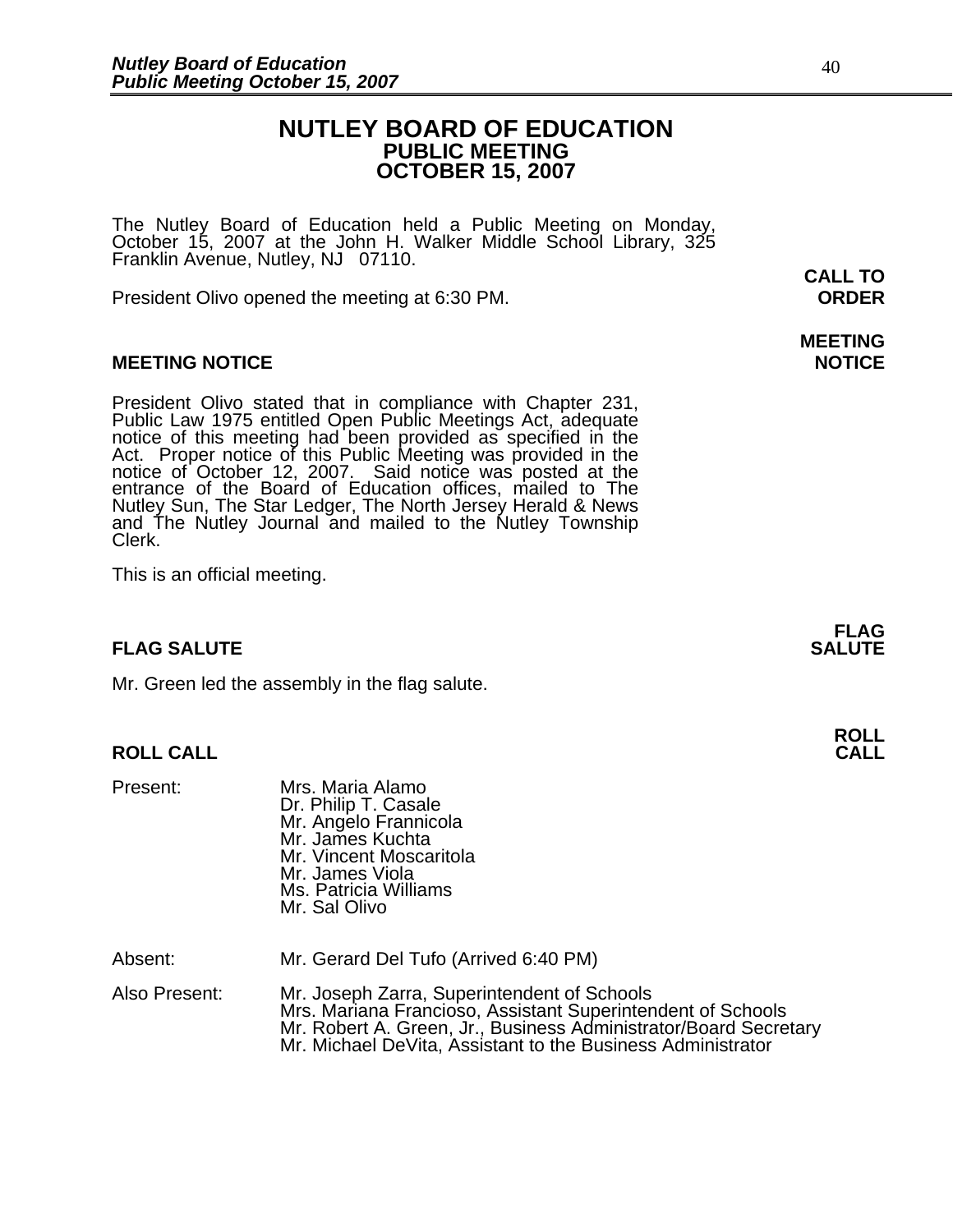## **MOTION TO ADJOURN TO EXECUTIVE SESSION**

At 6:35 PM Trustee Williams moved and Trustee Viola seconded the following resolution:

WHEREAS, the Board of Education will be discussing matters exempt from public discussion pursuant to N.J.S.A. 10:4-12,

NOW, THEREFORE, BE IT RESOLVED that the Board of Education recess to closed executive session at this time to discuss the following:

- 1. Employment Contracts for Mariana Francioso, Maria Cervasio and Philip Nicolette
- 2. Active Duty for Christopher Rosati
- 3. Parking Lots at: Franklin Reform Church Vincent Methodist Church
- 4. Radcliffe School Repairs

Present: Mrs. Maria Alamo

BE IT FURTHER RESOLVED that the results of the discussions will be made public by inclusion on the agenda of a subsequent meeting of the Board of Education or when the reasons for discussing such matters in closed session no longer exist.

The motion was unanimously approved by voice vote.

## **RECONVENE MEETING RECONVENE**

At 8:00 PM Trustee Del Tufo moved, Trustee Williams seconded, and the Board unanimously approved by voice vote a motion to reconvene the public meeting.

## **ROLL CALL**

|               | Dr. Philip T. Casale<br>Mr. Gerard Del Tufo<br>Mr. Angelo Frannicola<br>Mr. James Kuchta<br>Mr. Vincent Moscaritola<br>Mr. James Viola<br>Ms. Patricia Williams<br>Mr. Sal Olivo                                                                                                              |
|---------------|-----------------------------------------------------------------------------------------------------------------------------------------------------------------------------------------------------------------------------------------------------------------------------------------------|
| Also Present: | Mr. Joseph Zarra, Superintendent of Schools<br>Mrs. Mariana Francioso, Assistant Superintendent of Schools<br>Mr. Robert A. Green, Jr., Business Administrator/Board Secretary<br>Mr. Michael DeVita, Assistant to the Business Administrator<br>Ms. Brianna DeMatteo, Student Representative |

## **EXECUTIVE**

**ROLL**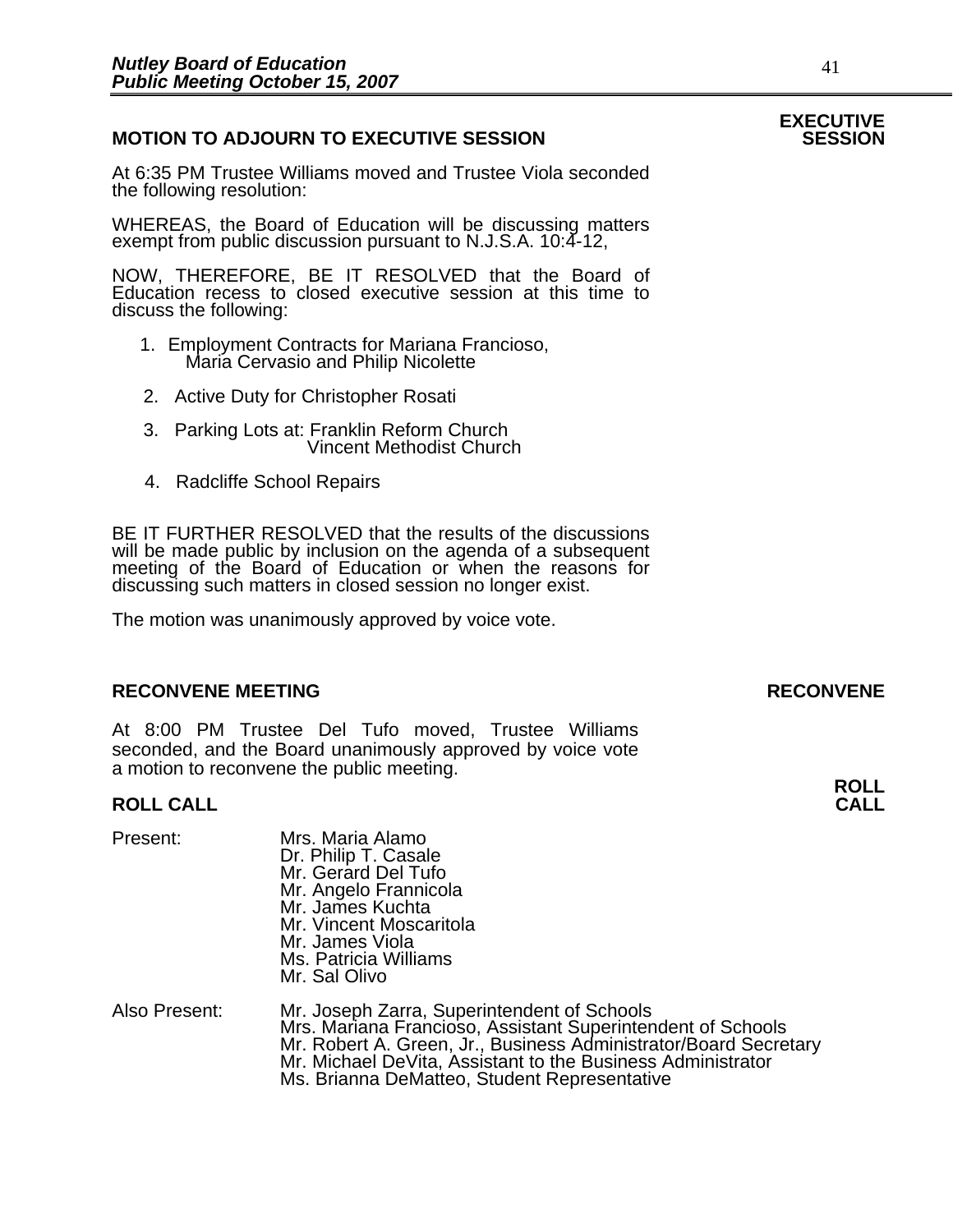## **HEARING OF CITIZENS (Resolutions Only) HEARING OF CITIZENS**

None

**APPROVAL OF TRAVEL LIST**<br>Trustee Alamo moved, and Trustee Kuchta seconded, the following resolution. Upon being put to a roll call vote the resolution was approved with the Board Members attending the conference abstaining on their name.

BE IT RESOLVED that the Board of Education approves the travel list for the Board Members and Administration to attend the NJSBA Atlantic City Convention and all expenses per Attachment A.

Brianna DeMatteo – Student Representative Committee Report

Mr. Zarra spoke about the following topics:

Autism Program Homebound Policy Wedding in the High School Court Yard

Mrs. Francioso stated that all School Level Objectives for the 2006-07 school year were met. The high school and middle school achieved safe harbor for their special education students on the HSPA and GEPA.

Mrs. Francioso reported that the areas of science and math were discussed for the new School Level Objectives for 2007-08 school year. Also, all elementary schools will focus on technology and special education students will focus on safe harbor.

### Viewing of Channel One

At the request of the Board, a viewing of the October 15, 2007 Channel One broadcast was provided.

Committee Reports

| Trustee Alamo    | -                        | Academic Committee          |
|------------------|--------------------------|-----------------------------|
| Trustee Del Tufo | $\overline{\phantom{0}}$ | <b>Facilities Committee</b> |

## **RESOLUTION APPROVAL OF A TRAVEL LIST**